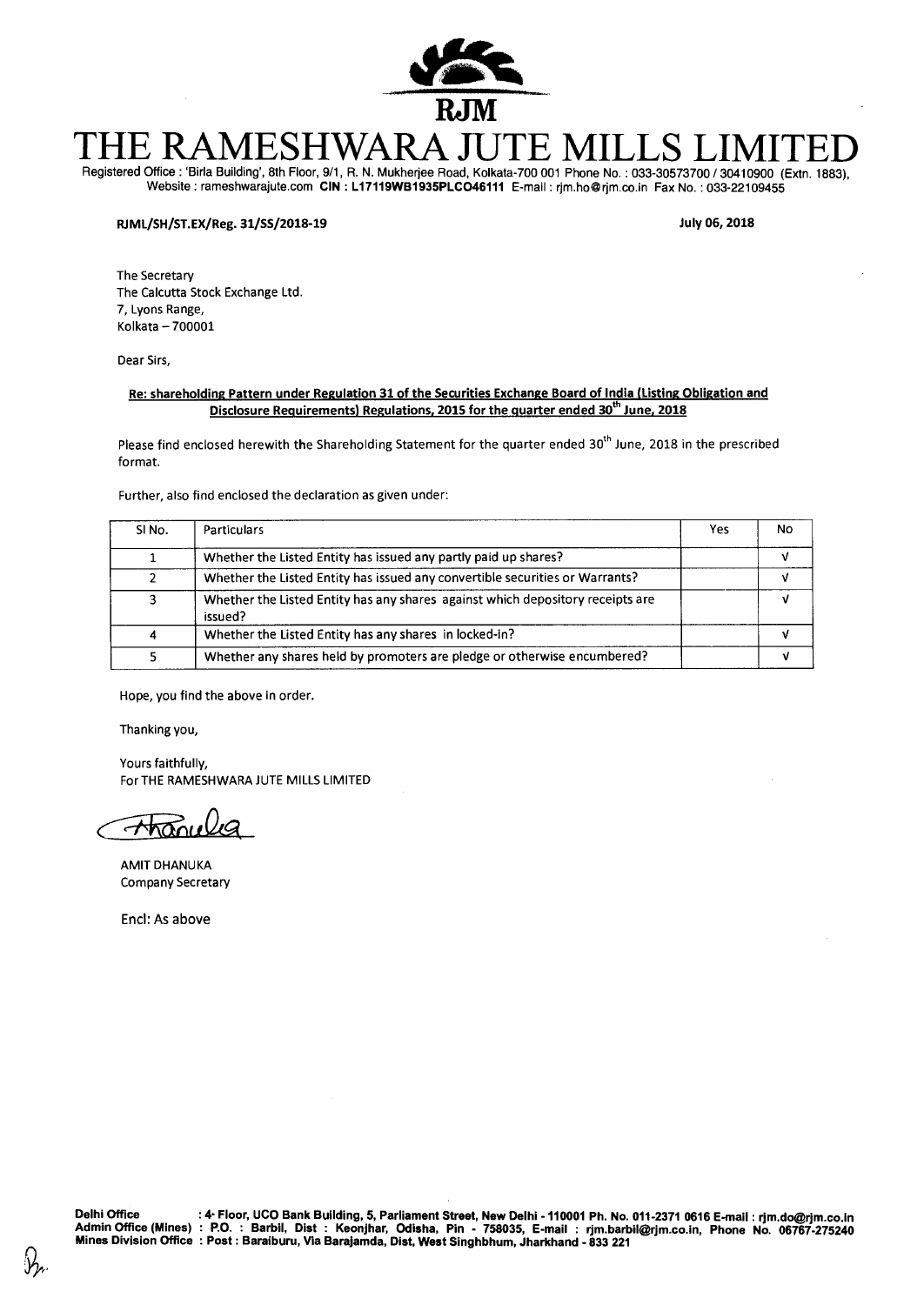# **Table 1: Summery Statement - holding of Specified Securities**

NAME OF COMPANY : THE RAMESHWARA JUTE MILLS LIMITED

SCRIP CODE / NAME OF SCRIP : 28093 (CSE) CLASS OF SECURITY : ORDINARY SHARES

REPORT FOR THE QUARTER ENDED : 30th June, 2018

 $\mathcal{A}^{\mathcal{A}}$ 

| Category | Category of     | Nos.of         | No. of fully | No.of         | No. of         | Total nos. | Sharehold-    | Number of Voting Rights |                                  | No. of   | Shareholding | Number of               |                              | No. of   | No. of         |              |                |
|----------|-----------------|----------------|--------------|---------------|----------------|------------|---------------|-------------------------|----------------------------------|----------|--------------|-------------------------|------------------------------|----------|----------------|--------------|----------------|
| IO)      | Shareholder     | <b>I</b> share | paid up      | partly        | <b>Ishares</b> | shares     | ing as a % of |                         | held in each class of securities |          |              | Shares                  | as a % assuming              |          | Locked in      | shares       | equity         |
|          | [(II)           | holders        | equity       | paid-up       | lunderlying    | held       | of total no.  |                         |                                  | (IX)     |              | Underlying              | full conversion of           |          | Shares (XII)   | pledged or   | shares         |
|          |                 | (III)          | shares       | equty         | Depository     | $ (V I) =$ | of shares     |                         |                                  |          |              | Outstanding Convertible |                              | INo.     | As a           | otherwise    | held in        |
|          |                 |                | held         | <i>shares</i> | Receipts       | (IV+V+VI)  | (calculated   |                         |                                  |          |              |                         | convertible securities (as a | l(a)     | 1% of          | encumbe-     | demate-        |
|          |                 |                | (IV)         | held          | (VI)           |            | as per SCRR,  |                         | No. of Voting Rights             |          | Total as a   | securities              | percentage of                |          | total          | rred         | rialised       |
|          |                 |                |              | (V)           |                |            | 1957)         | Class X                 | <b>Class Y</b>                   | Total    | % of Total   | (including              | ddiluted share               |          | <b>Ishares</b> | (XIII)       | form           |
|          |                 |                |              |               |                |            | (VIII)        |                         |                                  |          | Voting       | Warrants)               | capital)                     |          | held           |              | (XIV)          |
|          |                 |                |              |               |                |            | as a % of     |                         |                                  |          | Rights       | (X)                     | $(xi) = (Vii) + (X)$ as a    |          | (b)            |              |                |
|          |                 |                |              |               |                |            | $(A+B+C2)$    |                         |                                  |          |              |                         | $% of A+B+C2$                |          |                |              |                |
|          |                 |                |              |               |                |            |               |                         |                                  |          |              |                         |                              |          |                |              |                |
| (A)      | Promoter &      |                |              |               |                |            |               |                         |                                  |          |              |                         |                              |          |                |              |                |
|          | Promoter        |                |              |               |                |            |               |                         |                                  |          |              |                         |                              |          |                |              |                |
|          | Group           | 10             | 1,41,367     |               |                | 1,41,367   | 53.14         | 1,41,367                |                                  | 1,41,367 | 53.14        | 0                       | 53.14                        | 0        | οI             | $\mathbf{0}$ | $\Omega$       |
| (B)      | Public          | 216            | 1,24,689     |               |                | 1,24,689   | 46.86         | 1,24,689                |                                  | 1,24,689 | 46.86        | 0                       | 46.86                        | $\Omega$ | $\Omega$       | 0l           | 0l             |
| (C)      | Non-promoter -  |                |              |               |                |            |               |                         |                                  |          |              |                         |                              |          |                |              |                |
|          | Non-public      |                | 0            |               |                |            | οI            |                         |                                  |          |              | $\mathbf{0}$            | 0                            | Οl       | $\mathbf{0}$   | $\mathbf 0$  | $\overline{0}$ |
| (C1)     | Shares underly- |                |              |               |                |            |               |                         |                                  |          |              |                         |                              |          |                |              |                |
|          | ing DRs         |                |              |               |                |            | $\Omega$      |                         |                                  |          |              | 0                       | $\mathbf{0}$                 | οl       | $\mathbf{0}$   | 0            | οI             |
| (C2)     | Shares held by  |                |              |               |                |            |               |                         |                                  |          |              |                         |                              |          |                |              |                |
|          | Employee        |                |              |               |                |            |               |                         |                                  |          |              |                         |                              |          |                |              |                |
|          | <b>Trusts</b>   |                |              | ΩI            |                |            |               |                         |                                  |          |              | $\overline{0}$          | ΩI                           | 0        | 0              | 0            | Οl             |
|          | Total           | 226            | 2,66,056     | οl            |                | 2,66,056   |               | 100.00 2,66,056         |                                  | 2,66,056 | 100.00       | 0                       | 100.00                       | 01       | 0              | οl           | οl             |

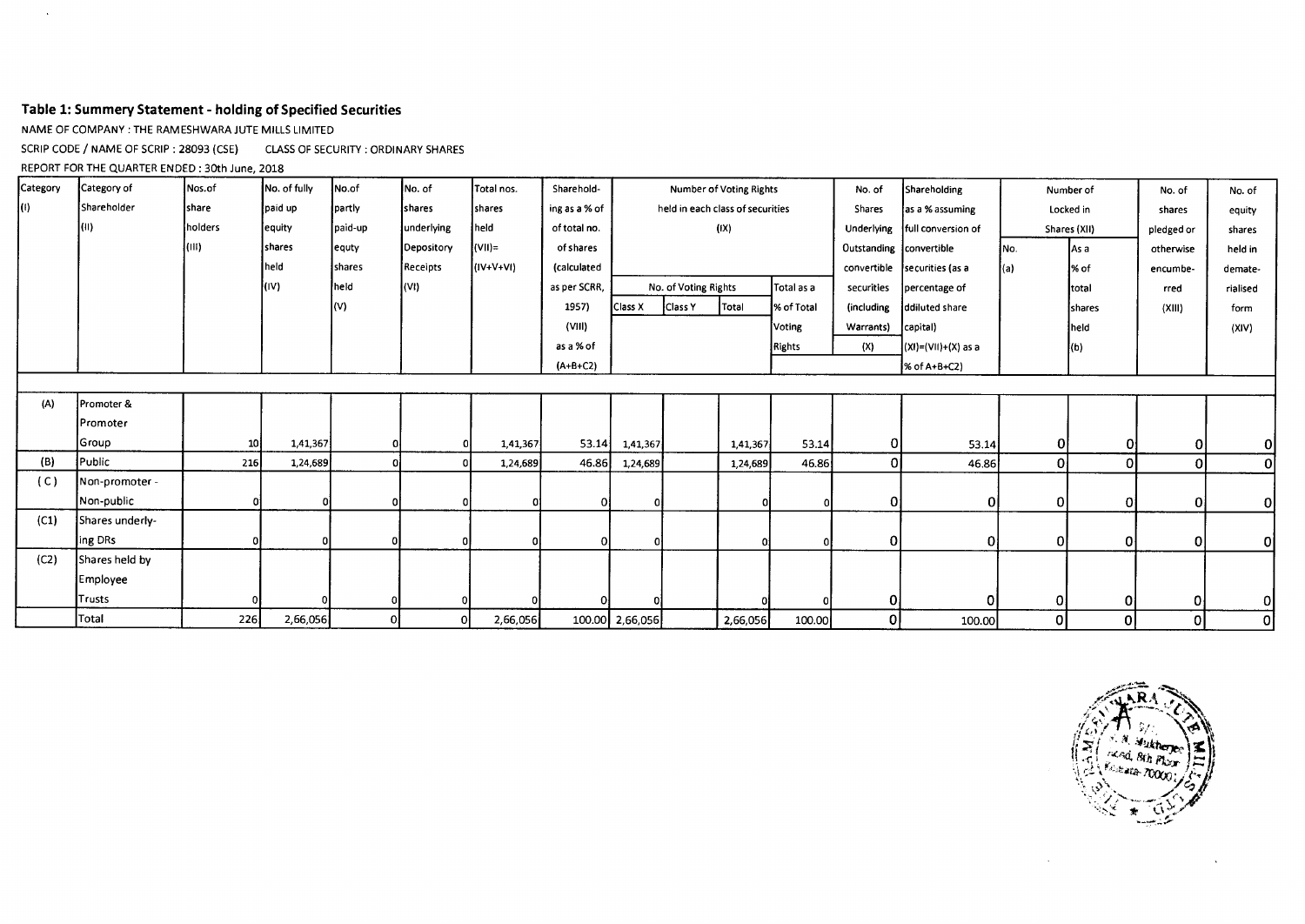# **Table II : Statement showing Shareholding Pattern of the Promoter and Promoter Group**

NAMR OF COMPANY : THE RAMESHWARA JUTE MILLS LIMITED

 $\mathcal{L}$ 

|       | SCRIP CODE/NAME OF SRCIP:            | CLASS OF SECURITY : ORDINARY SHARES<br>28093 (cse) |        |              |         |            |            |                   | REPORT FOR THE QUARTER ENDED: 30th June, 2018               |                      |        |                  |                   |                       |                          |                |                         |              |          |  |
|-------|--------------------------------------|----------------------------------------------------|--------|--------------|---------|------------|------------|-------------------|-------------------------------------------------------------|----------------------|--------|------------------|-------------------|-----------------------|--------------------------|----------------|-------------------------|--------------|----------|--|
|       | Category &                           | PAN                                                | No.of  | No. of fully | Partly  | Nos. of    | Total nos. | Sharehold-        | Number of Voting Rights<br>held in each class of securities |                      | No. of | Total Sharehold- |                   | Number of             | Number of shares pledged |                | No. of                  |              |          |  |
|       | Name of the                          |                                                    | share  | paid up      | paid-up | shares     | shares     | ing % calcu-      |                                                             |                      |        |                  | Shares            | ing, as a % assu-     |                          | Locked in      | or otherwise encumbered |              | equity   |  |
|       | Shareholders                         |                                                    | holder | equity       | equty   | underlying | held       | lated as per      |                                                             |                      | (IX)   |                  | Underlying        | ming full conver-     |                          | Shares (XII)   | (XIII)                  |              | shares   |  |
|       |                                      |                                                    | (111)  | share        | shares  | Depository | $($ VII) = | <b>SCRR, 1957</b> |                                                             |                      |        |                  | Outstanding       | sion of conver-       | INo.                     | l As a         | İNo.                    | As a % of    | held in  |  |
|       |                                      |                                                    |        | held         | Iheld   | Receipts   | (IV+V+VI)  | as a % of         |                                                             |                      |        |                  | convertible       | tible securities      | l(a)                     | l% of          |                         | total shares | demate-  |  |
|       |                                      |                                                    |        | (IV)         | l(V)    | (VI)       |            | $(A+B+C2)$        |                                                             | No. of Voting Rights |        | Total as a       | securities        | (as a percentage      |                          | total          | (a)                     | held         | rialised |  |
|       |                                      |                                                    |        |              |         |            |            |                   |                                                             |                      |        |                  |                   |                       |                          |                |                         |              |          |  |
|       |                                      |                                                    |        |              |         |            |            |                   | Class X                                                     | Class Y              | Total  | % of Total       | <i>(including</i> | of diluted share      |                          | <b>Ishares</b> |                         | (b)          | form     |  |
|       |                                      |                                                    |        |              |         |            |            | (VIII)            |                                                             |                      |        | Voting           | Warrants)         | capital)              |                          | held           |                         |              | (XIV)    |  |
|       |                                      |                                                    |        |              |         |            |            |                   |                                                             |                      |        | Rights           | (X)               | $(XI) = (VII)+(X)$ as |                          | l(b)           |                         |              |          |  |
|       |                                      |                                                    |        |              |         |            |            |                   |                                                             |                      |        |                  |                   | a % of A+B+C2         |                          |                |                         |              |          |  |
| A'(1) | Indian                               |                                                    |        |              |         |            |            |                   |                                                             |                      |        |                  |                   |                       |                          |                |                         |              |          |  |
| (a)   | Individual/Hindu                     |                                                    |        |              |         |            |            |                   |                                                             |                      |        |                  |                   |                       |                          |                |                         |              |          |  |
|       | <b>Undivided Family</b>              |                                                    |        | 64,400       |         |            | 64,400     | 24.21             | 64,400                                                      |                      | 64,400 | 24.21            |                   | 24.21                 |                          |                |                         |              |          |  |
|       | Name:                                |                                                    |        |              |         |            |            |                   |                                                             |                      |        |                  |                   |                       |                          |                |                         |              |          |  |
|       | Chandrakant Birla                    | ADZPB4710C                                         |        | 51,000       |         | $\Omega$   | 51,000     | 19.17             | 51,000                                                      |                      | 51,000 | 19.17            |                   | 19.17                 |                          |                |                         |              |          |  |
|       | Sumangala Devi Birla                 | AEFPB2335A                                         |        | 4200         |         |            | 4200       | 1.58              | 4200                                                        |                      | 4200   | 1.58             |                   | 1.58                  |                          |                |                         |              |          |  |
|       | Sidharth Kumar Birla                 | AEKPB3109B                                         |        | 5,600        |         |            | 5,600      | 2.11              | 5,600                                                       |                      | 5,600  | 2.11             |                   | 2.11                  |                          |                |                         |              |          |  |
|       | Vasusri I Jhaver                     | AEFPB3109L                                         |        | 3,600        |         |            | 3,600      | 1.35              | 3,600                                                       |                      | 3,600  | 1.35             |                   | 1.35                  |                          |                |                         |              |          |  |
| (b)   | Central Govern-                      |                                                    |        |              |         |            |            |                   |                                                             |                      |        |                  |                   |                       |                          |                |                         |              |          |  |
|       | ment/State                           |                                                    |        |              |         |            |            |                   |                                                             |                      |        |                  |                   |                       |                          |                |                         |              |          |  |
|       | Government(s)                        |                                                    |        |              |         |            |            |                   |                                                             |                      |        |                  |                   | -n.                   |                          |                |                         |              |          |  |
|       | Name:                                |                                                    |        |              |         |            |            |                   |                                                             |                      |        |                  |                   |                       |                          |                |                         |              |          |  |
| O     | Financial Insti-                     |                                                    |        |              |         |            |            |                   |                                                             |                      |        |                  |                   |                       |                          |                |                         |              |          |  |
|       | tutions/Banks                        |                                                    |        |              |         |            |            |                   |                                                             |                      |        |                  |                   |                       |                          |                |                         |              |          |  |
|       | Name:                                |                                                    |        |              |         |            |            |                   |                                                             |                      |        |                  |                   |                       |                          |                |                         |              |          |  |
| (d)   | Any other                            |                                                    |        |              |         |            |            |                   |                                                             |                      |        |                  |                   |                       |                          |                |                         |              |          |  |
|       | (specify) Bodies Corporate           |                                                    |        | 76,967       |         | n          | 76,967     | 28.93             | 76,967                                                      |                      | 76,967 | 28.93            |                   | 28.93                 |                          |                |                         |              |          |  |
|       | Name:                                |                                                    |        |              |         |            |            |                   |                                                             |                      |        |                  |                   |                       |                          |                |                         |              |          |  |
|       | Padmavati Investment Limited         | AABCP8632M                                         |        | 38,778       |         | nt         | 38,778     | 14.57             | 38,778                                                      |                      | 38,778 | 14.57            |                   | 14.57                 |                          |                |                         |              | ΩI       |  |
|       | Bharat Arogya & Gyan Mandir          | AAAT83540N                                         |        | 7,933        |         |            | 7,933      | 2.98              | 7,933                                                       |                      | 7,933  | 2.98             |                   | 2.98                  |                          |                |                         |              |          |  |
|       | Nathdwara Inv. Co. Ltd.              | AABCN7830P                                         |        | 6,667        |         |            | 6,667      | 2.51              | 6,667                                                       |                      | 6,667  | 2.51             |                   | 2.51                  |                          |                |                         |              |          |  |
|       | Shekhavati Investment & Traders Ltd. | AAECS2321P                                         |        | 4,000        |         |            | 4,000      | 1.5               | 4,000                                                       |                      | 4,000  | 1.5              |                   | 1.5                   |                          |                |                         |              |          |  |
|       | Jute Investment Co. Ltd              | AAACJ6331Q                                         |        | 200          |         |            | 200        | 0.08              | 200                                                         |                      | 200    | 0.08             |                   | 0.08                  |                          |                |                         |              |          |  |
|       | Central India General Agents Ltd.    | AA8CC2197E                                         |        | 19,389       |         |            | 19,389     | 7.29              | 19,389                                                      |                      | 19,389 | 7.29             |                   | 7.29                  |                          |                |                         |              |          |  |
|       | Sub-Total (A)(1)                     |                                                    | 10     | 141367       |         |            | 141367     | 53.14             | 141367                                                      |                      | 141367 | 53.14            |                   | S3.14                 | Ω                        |                |                         |              |          |  |

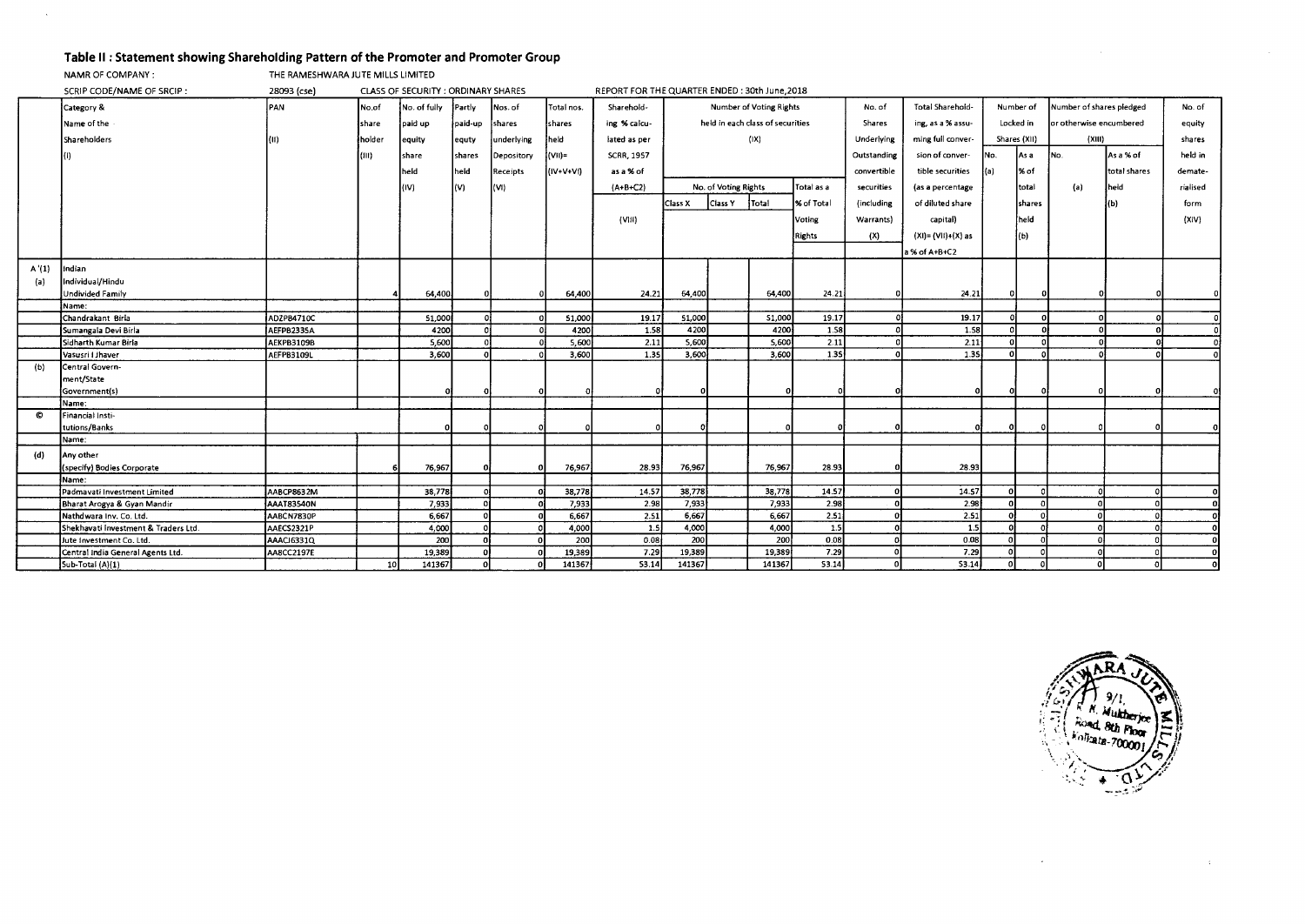| (2)       | Foreign                                                                                                                                                                                                             |                 |        |          |        |       |            |        |       |       |                |     |  |                |
|-----------|---------------------------------------------------------------------------------------------------------------------------------------------------------------------------------------------------------------------|-----------------|--------|----------|--------|-------|------------|--------|-------|-------|----------------|-----|--|----------------|
| (a)       | Individuals (Non-                                                                                                                                                                                                   |                 |        |          |        |       |            |        |       |       |                |     |  |                |
|           | Resident                                                                                                                                                                                                            |                 |        |          |        |       |            |        |       |       |                |     |  |                |
|           | Individuals/                                                                                                                                                                                                        |                 |        |          |        |       |            |        |       |       |                |     |  |                |
|           |                                                                                                                                                                                                                     |                 |        |          |        |       |            |        |       |       |                |     |  |                |
|           | Foreign                                                                                                                                                                                                             |                 |        |          |        |       |            |        |       |       |                |     |  |                |
|           | Individuals)                                                                                                                                                                                                        |                 |        |          |        |       |            |        |       |       |                |     |  |                |
|           | Name:                                                                                                                                                                                                               |                 |        |          |        |       |            |        |       |       |                |     |  |                |
| (b)       | Government(s)                                                                                                                                                                                                       |                 |        |          |        |       |            |        |       |       |                |     |  |                |
|           | Name:                                                                                                                                                                                                               |                 |        |          |        |       |            |        |       |       |                |     |  |                |
| $\bullet$ | Institutions                                                                                                                                                                                                        |                 | $\sim$ |          |        |       | $\sqrt{2}$ |        |       |       | $\Omega$       |     |  |                |
|           | Name:                                                                                                                                                                                                               |                 |        |          |        |       |            |        |       |       |                |     |  |                |
| (d)       | Foreign                                                                                                                                                                                                             |                 |        |          |        |       |            |        |       |       |                |     |  |                |
|           | Portfolio                                                                                                                                                                                                           |                 |        |          |        |       |            |        |       |       |                |     |  |                |
|           | Investor                                                                                                                                                                                                            |                 |        |          |        |       |            |        |       |       |                |     |  |                |
|           | Name:                                                                                                                                                                                                               |                 |        |          |        |       |            |        |       |       |                |     |  |                |
| (e)       | Any other                                                                                                                                                                                                           |                 |        |          |        |       |            |        |       |       | $\overline{0}$ | ΩI  |  | $\overline{0}$ |
|           | (specify)                                                                                                                                                                                                           |                 |        |          |        |       |            |        |       |       |                |     |  |                |
|           | Name:                                                                                                                                                                                                               |                 |        |          |        |       |            |        |       |       |                |     |  |                |
|           | Sub-Total (A)(2)                                                                                                                                                                                                    |                 |        |          |        |       |            |        |       |       | n              |     |  |                |
|           | Total                                                                                                                                                                                                               |                 |        |          |        |       |            |        |       |       |                |     |  |                |
|           | Shareholding of                                                                                                                                                                                                     |                 |        |          |        |       |            |        |       |       |                |     |  |                |
|           | <b>Promoter and</b>                                                                                                                                                                                                 |                 |        |          |        |       |            |        |       |       |                |     |  |                |
|           | <b>Promoter Group</b>                                                                                                                                                                                               |                 |        |          |        |       |            |        |       |       |                |     |  |                |
|           | $(A)=(A)(1)+(A)(2)$                                                                                                                                                                                                 | 10 <sup>1</sup> | 141367 | $\Omega$ | 141367 | 53.14 | 141367     | 141367 | 53.14 | 53.14 | പ              | -nl |  |                |
|           | Details of Shares which remain unclaimed may be given hear along with details such as number of shareholders, outstanding shares held in demat/unclaimed suspense account, voting rights which are frozen etc. N.A. |                 |        |          |        |       |            |        |       |       |                |     |  |                |
|           | Note:                                                                                                                                                                                                               |                 |        |          |        |       |            |        |       |       |                |     |  |                |
|           |                                                                                                                                                                                                                     |                 |        |          |        |       |            |        |       |       |                |     |  |                |
|           | (1) PAN would not be displayed on webhsite of Stock Exchange(s).                                                                                                                                                    |                 |        |          |        |       |            |        |       |       |                |     |  |                |
|           | {(2) The term 'Encumbrance' has the same meaning as assigned under regulation 28(3) of 5EBI (Substantial Acquisition of Shares and Takeovers) Regulations, 2011.                                                    |                 |        |          |        |       |            |        |       |       |                |     |  |                |

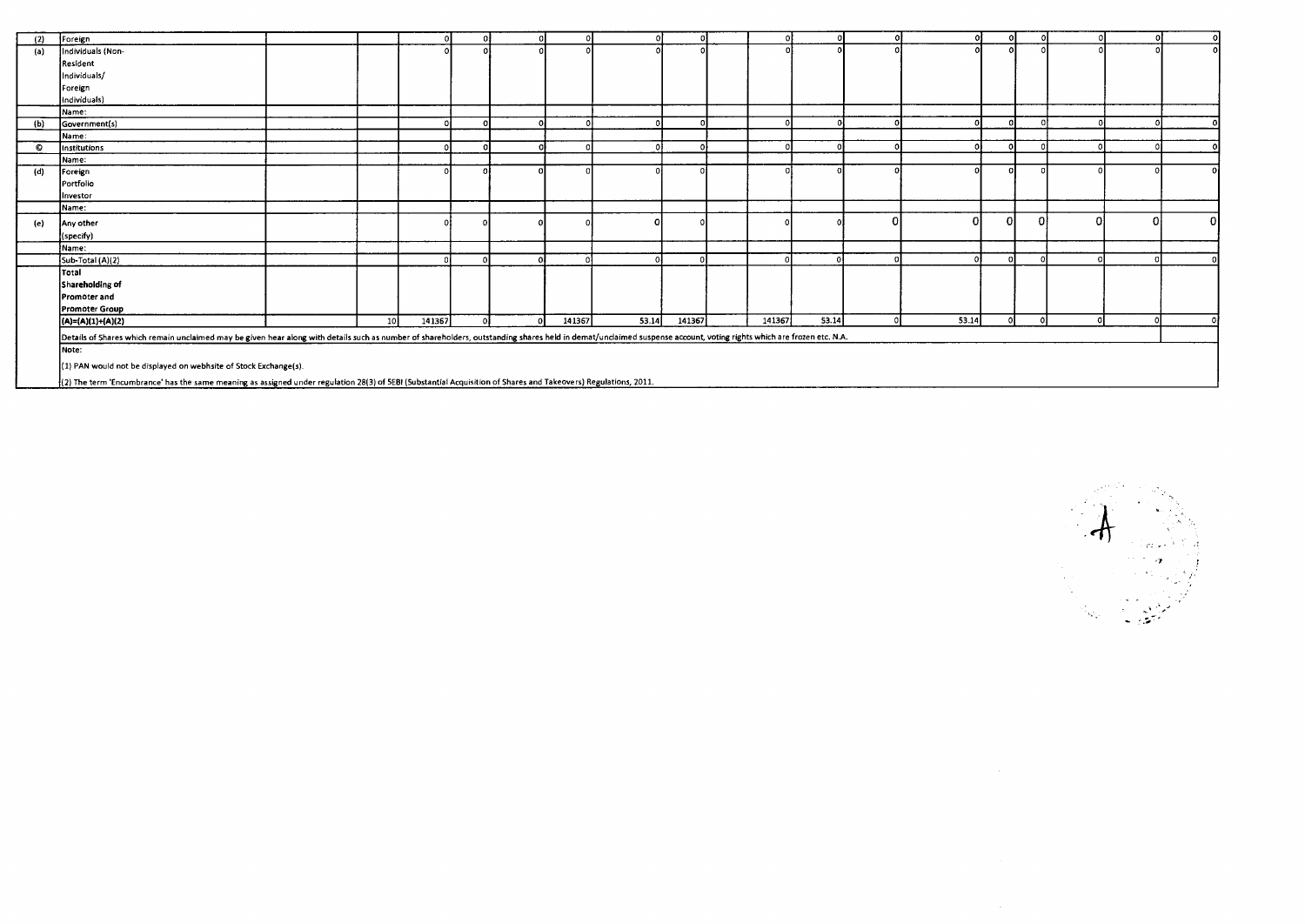# **Table Ill : Statement showing Shareholding Pattern of the Public Shareholding**

|  | NAMR OF COMPANY: |  |
|--|------------------|--|
|  |                  |  |

THE RAMESHWARA JUTE MILLS LIMITED

SCRIP CODE/NAME OF SRCIP : 28093 (cse) CLASS OF SECURITY : ORDINARY SHARES REPORT FOR THE QUARTER ENDED : 30th June,2018

|     | Category &         | PAN | Nos.of  | No. of fully | Partly   | No. of     | Total nos. | Sharehold-        |              |                      | Number of Voting Rights          |            | No. of      | Total Sharehold-  |          | Number of    | Number of shares pledged |              | No. of   |
|-----|--------------------|-----|---------|--------------|----------|------------|------------|-------------------|--------------|----------------------|----------------------------------|------------|-------------|-------------------|----------|--------------|--------------------------|--------------|----------|
|     | Name of the        |     | share   | paid up      | paid-up  | shares     | shares     | ing % calcu-      |              |                      | held in each class of securities |            | Shares      | ing, as a % assu- |          | Locked in    | or otherwise encumbered  |              | equity   |
|     | Shareholders       | 'n۱ | holders | equity       | equty    | underlying | held       | lated as per      |              |                      | (IX)                             |            | Underlying  | ming full conver- |          | Shares (XII) | (XIII)                   |              | shares   |
|     |                    |     | (III)   | shares       | shares   | Depository | $(VII)$ =  | <b>SCRR, 1957</b> |              |                      |                                  |            | Outstanding | sion of conver-   | No.      |              |                          |              | held in  |
|     |                    |     |         |              |          |            |            |                   |              |                      |                                  |            |             |                   |          | As a         | No. (Not                 | As a % of    |          |
|     |                    |     |         | held         | held     | Receipts   | (IV+V+VI)  | as a % of         |              |                      |                                  |            | convertible | tible securities  | (a)      | % of         | applicable)              | total shares | demate-  |
|     |                    |     |         | (IV)         | (V)      | (VI)       |            | $(A+B+C2)$        |              | No. of Voting Rights |                                  | Total as a | securities  | (as a percentage  |          | total        | (a)                      | held (Not    | rialised |
|     |                    |     |         |              |          |            |            |                   | Class X      | Class Y              | Total                            | % of Total | (including  | of diluted share  |          | shares       |                          | applicable)  | form     |
|     |                    |     |         |              |          |            |            | (VIII)            |              |                      |                                  | Voting     | Warrants)   | capital)          |          | held         |                          | (ы)          | (X V)    |
|     |                    |     |         |              |          |            |            |                   |              |                      |                                  |            |             |                   |          |              |                          |              |          |
|     |                    |     |         |              |          |            |            |                   |              |                      |                                  | Rights     | (X)         | (XI)              |          | l(b)         |                          |              |          |
|     |                    |     |         |              |          |            |            |                   |              |                      |                                  |            |             |                   |          |              |                          |              |          |
| (1) | Institutions       |     |         |              |          |            |            |                   |              |                      |                                  |            |             |                   |          |              |                          |              |          |
| (a) | Mutual Funds       |     |         | 0.           | $\Omega$ |            | $\Omega$   |                   | οł           |                      |                                  |            | $\Omega$    |                   |          | $\Omega$     | $\Omega$                 | Ω            | $\Omega$ |
|     | Name:              |     |         |              |          |            |            |                   |              |                      |                                  |            |             |                   |          |              |                          |              |          |
| (b) | Venture Capital    |     |         | οí           | Λ        |            |            |                   | $\Omega$     |                      | $\Omega$                         |            |             | -O.               | n        |              |                          |              |          |
|     | Funds<br>Name:     |     |         |              |          |            |            |                   |              |                      |                                  |            |             |                   |          |              |                          |              |          |
| (c) | Alternate          |     |         | $\Omega$     |          | $\Omega$   |            |                   | n            |                      | $\Omega$                         |            |             | $\Omega$          | $\Omega$ | $\Omega$     |                          |              |          |
|     | Investment Funds   |     |         |              |          |            |            |                   |              |                      |                                  |            |             |                   |          |              |                          |              |          |
|     | Name:              |     |         |              |          |            |            |                   |              |                      |                                  |            |             |                   |          |              |                          |              |          |
| (d) | Foreign Venture    |     |         | n            |          |            | $\Omega$   | $\Omega$          | $\mathbf{r}$ |                      |                                  |            | $\Omega$    | -ni               | $\Omega$ | $\Omega$     |                          |              |          |
|     | Capital Investors  |     |         |              |          |            |            |                   |              |                      |                                  |            |             |                   |          |              |                          |              |          |
|     | Name:              |     |         |              |          |            |            |                   |              |                      |                                  |            |             |                   |          |              |                          |              |          |
| (e) | Foreign Portfolio  |     |         | Ωİ           |          | $\Omega$   | $\Omega$   |                   |              |                      | $\Omega$                         |            | C.          | $\Omega$          | $\Omega$ | - Ol         |                          |              |          |
|     | Investors          |     |         |              |          |            |            |                   |              |                      |                                  |            |             |                   |          |              |                          |              |          |
|     | Name:              |     |         |              |          |            |            |                   |              |                      |                                  |            |             |                   |          |              |                          |              |          |
| (n) | Financial          |     |         | 1,500        |          | $\Omega$   | 1,500      | 0.56              | 1,500        |                      | 1,500                            | 0.56       |             | 0.56              | $\Omega$ | $\Omega$     |                          |              |          |
|     | Institutions/Banks |     |         |              |          |            |            |                   |              |                      |                                  |            |             |                   |          |              |                          |              |          |
| (g) | Name:<br>Insurance |     |         |              |          |            |            |                   |              |                      |                                  |            |             |                   |          |              |                          |              |          |
|     | Companies          |     |         |              |          |            |            |                   |              |                      | $\Omega$                         |            |             | n                 | -ol      | $\Omega$     |                          |              |          |
|     | Name:              |     |         |              |          |            |            |                   |              |                      |                                  |            |             |                   |          |              |                          |              |          |
| (h) | Provident Funds/   |     |         |              |          |            |            |                   |              |                      | $\Omega$                         |            |             | $\theta$          | 0ľ       | $\Omega$     |                          |              |          |
|     | Pension Funds      |     |         |              |          |            |            |                   |              |                      |                                  |            |             |                   |          |              |                          |              |          |
|     | Name:              |     |         |              |          |            |            |                   |              |                      |                                  |            |             |                   |          |              |                          |              |          |
| (i) | Any other          |     |         |              |          |            |            |                   |              |                      | $\Omega$                         |            | ∩           | n                 | οI       | 0            | $\Omega$                 | $\Omega$     | ΩI       |
|     | (specify)          |     |         |              |          |            |            |                   |              |                      |                                  |            |             |                   |          |              |                          |              |          |
|     | Name:              |     |         |              |          |            |            |                   |              |                      |                                  |            |             |                   |          |              |                          |              |          |
|     | Sub-Total (B)(1)   |     |         | 1,500        | $\Omega$ | -ol        |            | 0.56              | 1,500        |                      | 1,500                            | 0.56       | Λ           | 0.56              | $\Omega$ | $\Omega$     |                          | $\Omega$     |          |
| (2) | Central            |     |         |              |          | $\Omega$   |            |                   |              |                      |                                  |            |             |                   |          |              |                          |              |          |
|     | Government/        |     |         |              |          |            |            |                   |              |                      |                                  |            |             |                   |          |              |                          |              |          |
|     | <b>State</b>       |     |         |              |          |            |            |                   |              |                      |                                  |            |             |                   |          |              |                          |              |          |
|     | Government(s)/     |     |         |              |          |            |            |                   |              |                      |                                  |            |             |                   |          |              |                          |              |          |
|     | President of India |     |         |              |          |            |            |                   |              |                      |                                  |            |             |                   |          |              |                          |              |          |
|     | Name:              |     |         |              |          |            |            |                   |              |                      |                                  |            |             |                   |          |              |                          |              |          |
|     | Sub-Total (B)(2)   |     |         | -01          | o        | $\Omega$   | οl         | οt                | οI           |                      | - Ol                             |            | οI          |                   |          | n            | Ωİ                       |              |          |



 $\sim$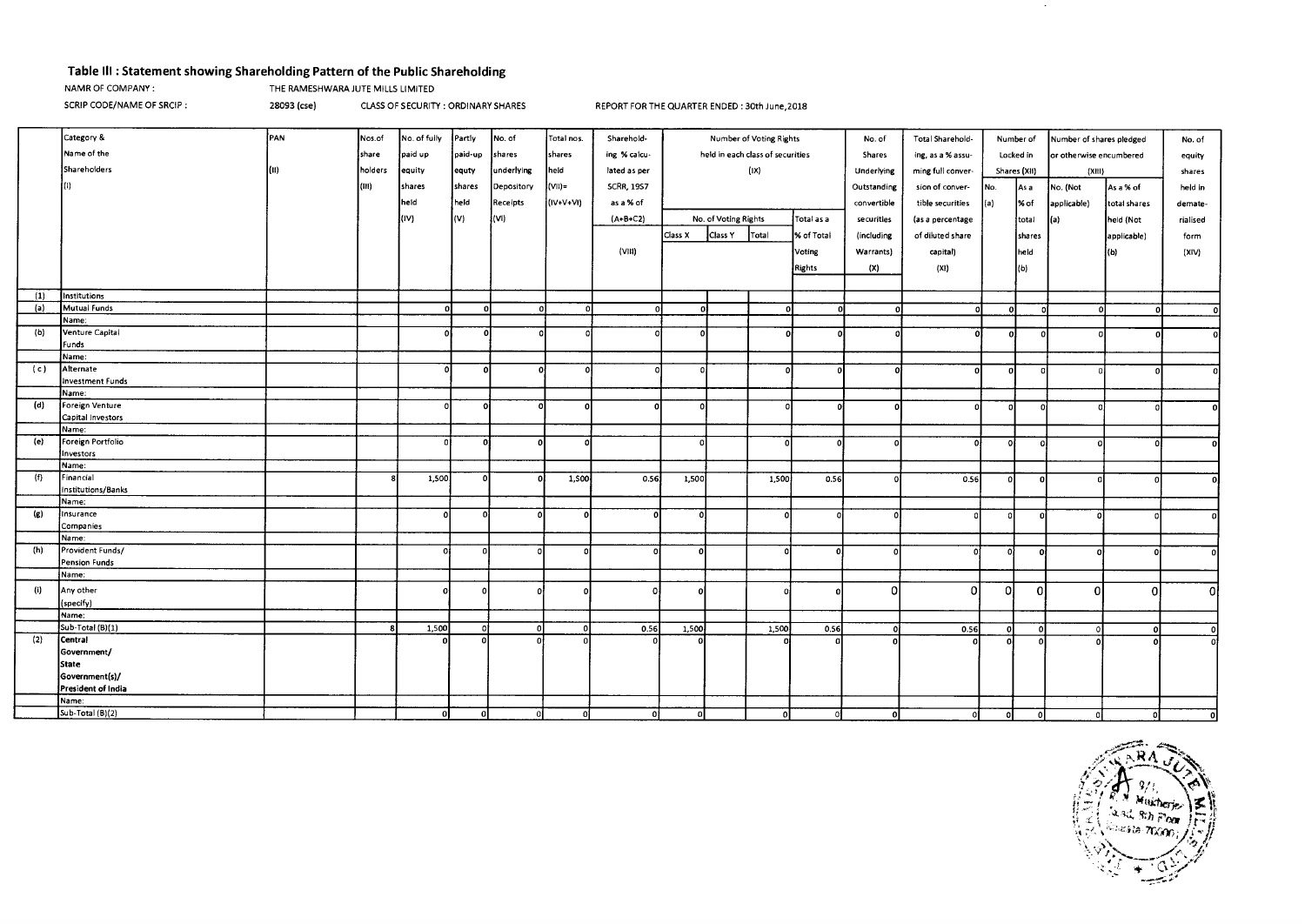| (3) | Non-institutions                                                                                                                                                                                                     |            |     |          |          |          |        |          |          |        |          |        |          |          |          |   |
|-----|----------------------------------------------------------------------------------------------------------------------------------------------------------------------------------------------------------------------|------------|-----|----------|----------|----------|--------|----------|----------|--------|----------|--------|----------|----------|----------|---|
| (a) | individuals-                                                                                                                                                                                                         |            | 190 | 32,889   |          | 32,889   | 12.36  | 32,889   | 32,889   | 12.36  |          | 12.36  |          |          |          |   |
|     | i.individual                                                                                                                                                                                                         |            |     |          |          |          |        |          |          |        |          |        |          |          |          |   |
|     | shareholders                                                                                                                                                                                                         |            |     |          |          |          |        |          |          |        |          |        |          |          |          |   |
|     | holding nominal                                                                                                                                                                                                      |            |     |          |          |          |        |          |          |        |          |        |          |          |          |   |
|     | share capital upto                                                                                                                                                                                                   |            |     |          |          |          |        |          |          |        |          |        |          |          |          |   |
|     | Rs. 2 lakhs.                                                                                                                                                                                                         |            |     |          |          |          |        |          |          |        |          |        |          |          |          |   |
|     |                                                                                                                                                                                                                      |            |     |          |          |          |        | 7,933    | 7,933    | 2.98   |          | 2.98   |          |          |          |   |
|     | Ajit Prakash Shah & Others                                                                                                                                                                                           | AANPS8249Q |     | 7,933    |          | 7,933    | 2.98   |          |          |        |          |        |          |          |          |   |
|     | ii. individual                                                                                                                                                                                                       |            |     |          |          |          |        |          |          |        |          |        |          |          |          |   |
|     | shareholders                                                                                                                                                                                                         |            |     |          |          |          |        |          |          |        |          |        |          |          |          |   |
|     | holding nominal                                                                                                                                                                                                      |            |     |          |          |          |        |          |          |        |          |        |          |          |          |   |
|     | share capital in                                                                                                                                                                                                     |            |     |          |          |          |        |          |          |        |          |        |          |          |          |   |
|     | excess of                                                                                                                                                                                                            |            |     |          |          |          |        |          |          |        |          |        |          |          |          |   |
|     | Rs. 2 lakhs.                                                                                                                                                                                                         |            |     |          |          |          |        |          |          |        |          |        |          |          |          |   |
|     | Name:                                                                                                                                                                                                                |            |     |          |          |          |        |          |          |        |          |        |          |          |          |   |
| (b) | NBFCs registered                                                                                                                                                                                                     |            |     |          |          |          | 0      |          |          |        |          | ΩI     | οI       | O        | O.       | n |
|     | with RBI                                                                                                                                                                                                             |            |     |          |          |          |        |          |          |        |          |        |          |          |          |   |
|     | Name:                                                                                                                                                                                                                |            |     |          |          |          |        |          |          |        |          |        |          |          |          |   |
| O   | <b>Employee Trusts</b>                                                                                                                                                                                               |            |     | o        |          | r        |        |          |          |        |          |        |          |          |          |   |
|     | Name:                                                                                                                                                                                                                |            |     |          |          |          |        |          |          |        |          |        |          |          |          |   |
| (d) | Overseas                                                                                                                                                                                                             |            |     |          |          |          |        |          |          |        |          |        |          |          |          |   |
|     | Depositories                                                                                                                                                                                                         |            |     |          |          |          |        |          |          |        |          |        |          |          |          |   |
|     | (holding DRs)                                                                                                                                                                                                        |            |     |          |          |          |        |          |          |        |          |        |          |          |          |   |
|     | (balancing figure)                                                                                                                                                                                                   |            |     |          |          |          |        |          |          |        |          |        |          |          |          |   |
|     | Name:                                                                                                                                                                                                                |            |     |          |          |          |        |          |          |        |          |        |          |          |          |   |
| (e) | Any other (specify)                                                                                                                                                                                                  |            |     |          |          |          |        |          |          |        |          |        |          |          |          |   |
|     | Other Bodies Corporate                                                                                                                                                                                               |            | 17  | 90,200   |          | 90,200   | 33.9   | 90,200   | 90,200   | 33.9   |          | 33.9   | n        |          |          |   |
|     | Umang Commercial Co. Pvt. Ltd.                                                                                                                                                                                       | AAACU3731B |     | 11,667   |          | 11,667   | 4.38   | 11,667   | 11,667   | 4.38   |          | 4.38   |          |          |          |   |
|     | Gwalior Webbing Co. Pvt. Ltd.                                                                                                                                                                                        |            |     | 20,550   |          | 20,550   | 7.73   | 20,550   | 20,550   | 7.73   |          | 7.73   |          |          |          |   |
|     | <b>Birla Corporation Limited</b>                                                                                                                                                                                     |            |     | 19,133   |          | 19,133   | 7.19   | 19,133   | 19,133   | 7.19   |          | 7.19   |          |          |          |   |
|     | Punjab Produce & Trading Co. Pvt. Ltd.                                                                                                                                                                               |            |     | 33,250   |          | 33,250   | 12.5   | 33,250   | 33,250   | 12.5   | ol       | 12.5   | $\Omega$ |          | $\Omega$ |   |
| ii. | Non Resident Indian                                                                                                                                                                                                  |            |     | 100      |          | 100      | 0.04   | 100      | 100      | 0.04   | οI       | 0.04   | Ωj       | $\Omega$ | n.       |   |
|     | Sub-Total (B)(3)                                                                                                                                                                                                     |            | 208 | 1,23,189 |          | 1,23,189 | 46.30  | 1,23,189 | 1,23,189 | 46.30  | - ol     | 46.30  |          |          | ി        |   |
|     | Total Public Shareholding (B)= (B)(1)+(B)(2)+(B)(3)                                                                                                                                                                  |            | 216 | 1,24,689 |          | 1,24,689 | 46.86  | 1,24,689 | 1,24,689 | 46.86  | $\Omega$ | 46.86  |          |          | ി        |   |
|     | Total (A+B)                                                                                                                                                                                                          |            | 226 | 2,66,056 | $\Omega$ | 2,66,056 | 100.00 | 2,66,056 | 2,66,056 | 100.00 | οI       | 100.00 |          |          |          |   |
|     | Details of Shareholders acting as persons in Concert including their Shareholding (No. and %)                                                                                                                        |            |     |          |          |          |        |          |          |        |          |        |          |          |          |   |
|     |                                                                                                                                                                                                                      |            |     |          |          |          |        |          |          |        |          |        |          |          |          |   |
|     | Details of Shares which remain unclaimed may be given here along with details suich as number of shareholders, outstanding shares held in demat/unclaimed suspense account, voting rights which are frozen etc. N.A. |            |     |          |          |          |        |          |          |        |          |        |          |          |          |   |
|     | Note:                                                                                                                                                                                                                |            |     |          |          |          |        |          |          |        |          |        |          |          |          |   |
|     | (1) PAN would not be displayed on webhsite of Stock Exchange(s).                                                                                                                                                     |            |     |          |          |          |        |          |          |        |          |        |          |          |          |   |
|     | (2) The above format needs to be disclosed along with the name of following persons; Institutions / Non Institutions holding more than 1% of total number of shares.                                                 |            |     |          |          |          |        |          |          |        |          |        |          |          |          |   |
|     | (3) W.r.t. the information pertaining to Depository Receipts, the same may be disclosed in the respective columns to the extent information available and the balance to be disclosed as held by custodian.          |            |     |          |          |          |        |          |          |        |          |        |          |          |          |   |